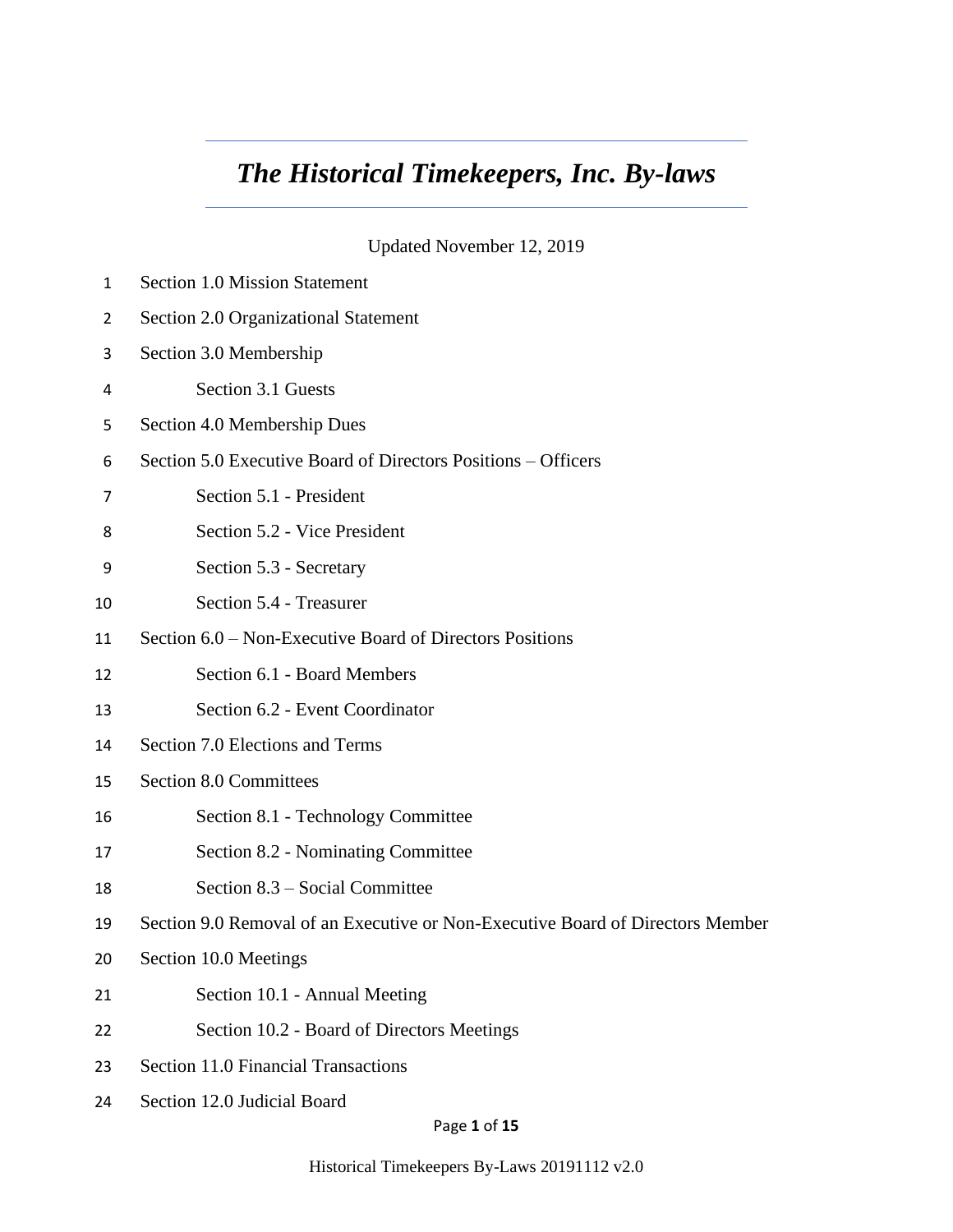- Section 13.0 Disciplinary Action
- Section 14.0 Dissolution
- Section 15.0 Amendment of By-laws
- Section 16.0 Date of Incorporation and EIN
- 
- Appendix
- Document History

Page **2** of **15**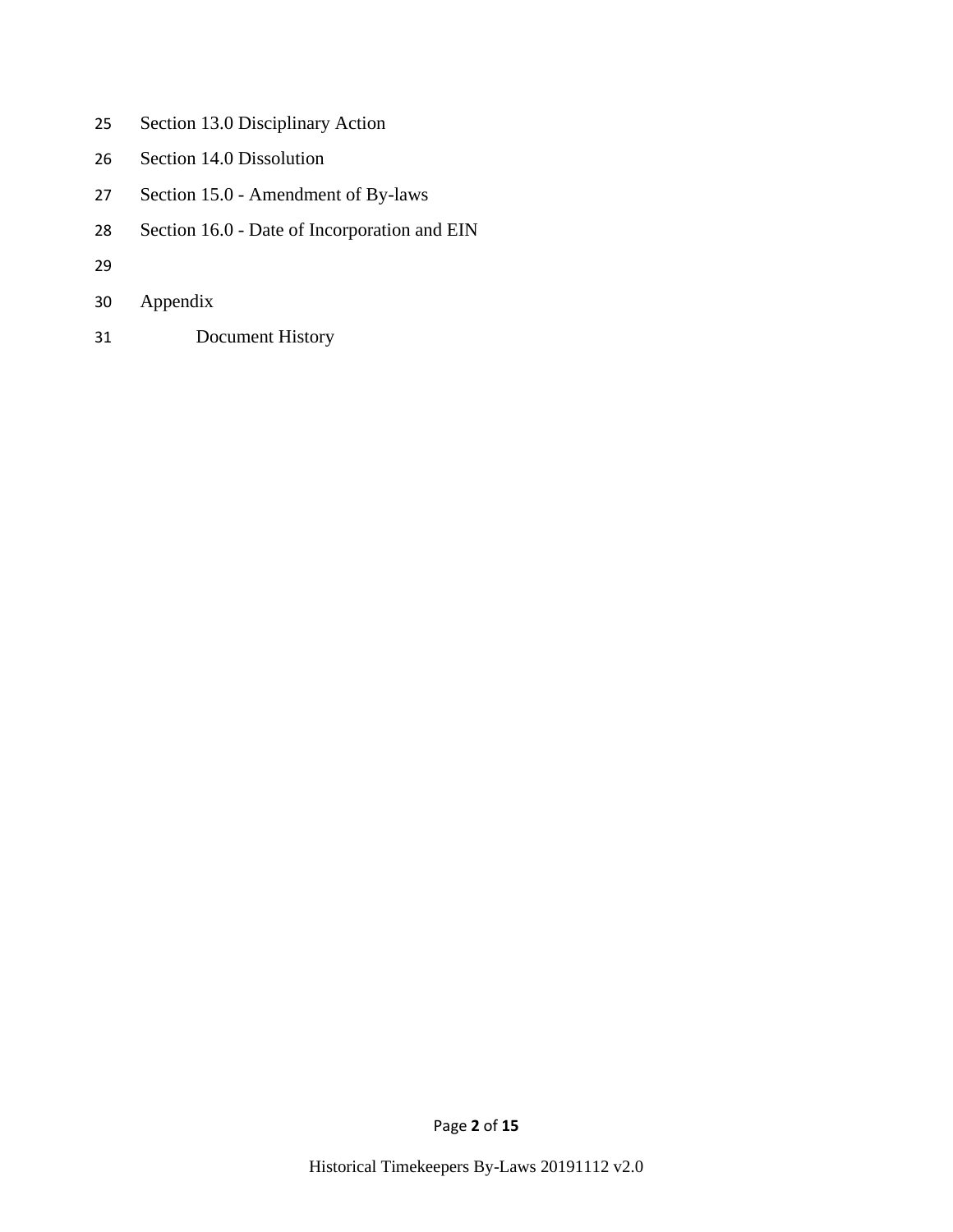#### **Section 1.0 Mission Statement**

- The Historical Timekeepers, Inc. exists to honor the sacrifice of our ancestors and to
- teach the public about life during the American Civil War.
- 

#### **Section 2.0 Organizational Statement**

The Historical Timekeepers, Inc. is a perpetual Corporation having internal affairs

regulated by a Board of Directors.

 The legal address of the Historical Timekeepers, Inc. shall be that of the Treasurer of the Corporation.

As of 1/26/2019 the address shall be: 1435 E. Devonshire Road, Delafield, WI 53018.

The Historical Timekeepers, Inc. active membership shall vote at the Annual Meeting for

the positions of President, Vice President, Secretary, Treasurer, Event Coordinator and

- Board of Director additional members.
- The Historical Timekeepers, Inc. is to provide a means for people to enter and grow in the hobby of reenacting.

The Historical Timekeepers, Inc. also encourage members to work together and continue

their education to better themselves and their living history presentations.

The Historical Timekeepers, Inc. respects the rights of all people to learn more about

their national heritage free from coercion or revisionism.

The Historical Timekeepers, Inc. denounces, in the strongest possible terms, the practice

of racism, racial supremacy, hate groups and any other groups or organizations that

promotes, hatred, distrust, or suppression of any minority or ethnic group.

The Historical Timekeepers, Inc. abides by the laws of the United States of America.

The Historical Timekeepers, Inc. does not discriminate on the basis of sex, race,

religion, age, national origin, ancestry, creed, marital or parental status, sexual

orientation, physical disability, or economic status.

#### **Section 3.0 Membership**

Page **3** of **15**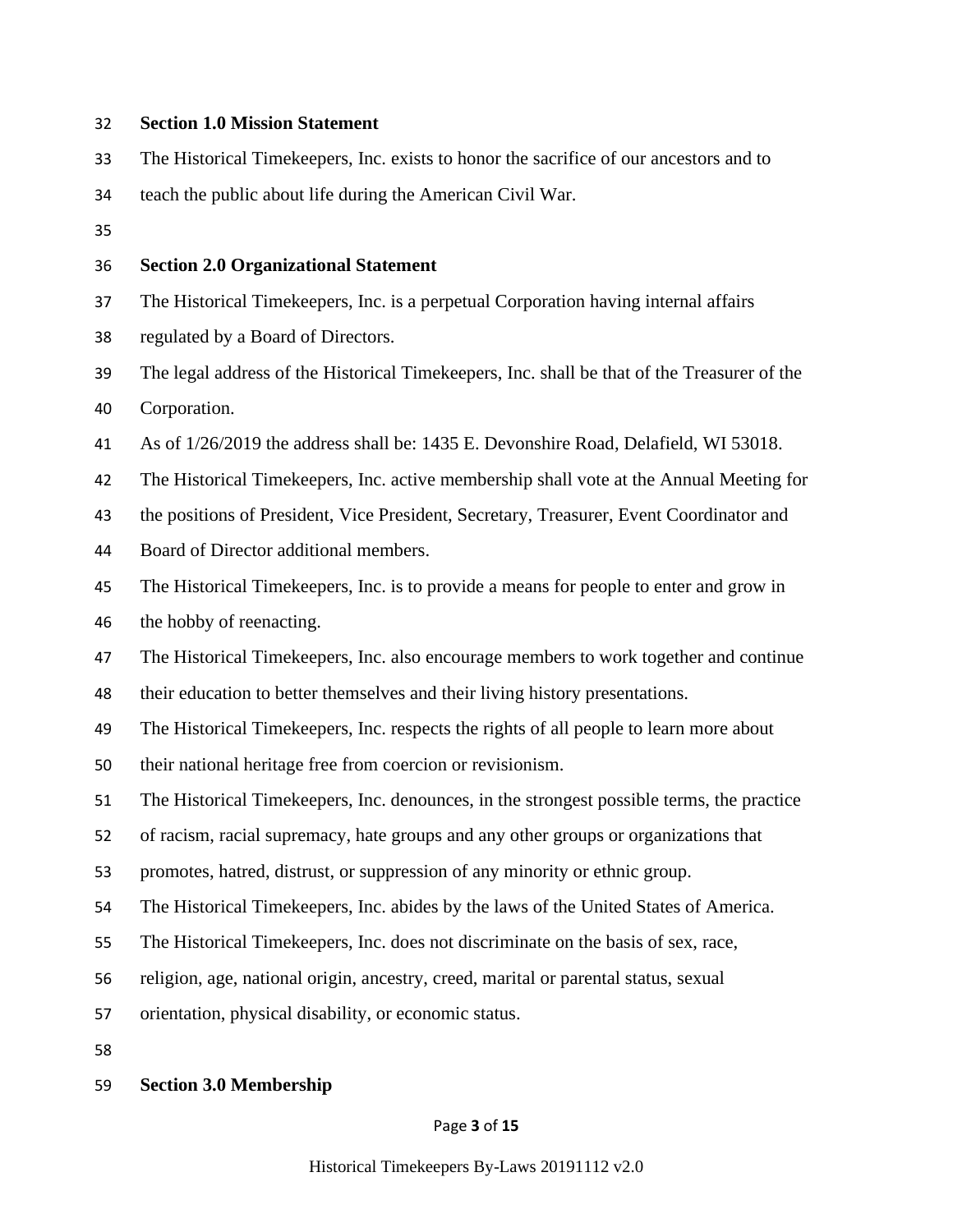*Section 3.1 – General Membership Information*

| 61 | The Historical Timekeepers, Inc. encourage members to pursue areas of personal           |
|----|------------------------------------------------------------------------------------------|
| 62 | historical interest which are complementary to the overall group presentation, always    |
| 63 | striving for accuracy and authenticity.                                                  |
| 64 | Membership opportunity is available to anyone who is interested in pursuing the re-      |
| 65 | enacting hobby within the By-laws and Guidelines of the Historical Timekeepers, Inc.     |
| 66 | An active/voting member is determined by the following criteria:                         |
| 67 | At least 18 years old;                                                                   |
| 68 | Attends at least three (3) scheduled events per year, not including the Group            |
| 69 | Annual Meeting or Group sponsored social event.                                          |
| 70 | Attending an event consists of being present at an event, a minimum of                   |
| 71 | one $(1)$ day for 75% of the event's public hours of operation.                          |
| 72 | Membership dues are paid and current to the year.                                        |
| 73 | Each Active/Voting Historical Timekeepers, Inc. member shall have one (1) vote.          |
| 74 | An absentee ballot for election of officers may be requested from the Secretary no later |
| 75 | than three (3) weeks prior to the Annual Meeting and must be returned no later than one  |
| 76 | (1) week prior to the Annual Meeting, and will only be counted when accompanied with     |
| 77 | paid membership dues.                                                                    |
| 78 |                                                                                          |
| 79 | The Historical Timekeepers, Inc. reserves the right to deny membership to anyone who     |
| 80 | has been convicted of a felony, sexual misconduct, or a violent crime.                   |
| 81 | If such conditions exist the Board of Directors of the Historical Timekeepers, Inc. will |
| 82 | meet as a group to discuss and vote the appropriate course of action to be taken.        |
| 83 |                                                                                          |
| 84 | Section 3.2 - Historical Timekeepers, Inc. Membership and Event Documentation:           |
| 85 | Members over the age of 18 years must have the following on file:                        |
| 86 | Historical Timekeepers, Inc. membership form                                             |
| 87 | Members under the age of 18 years must have the following on file:                       |
|    |                                                                                          |

# Page **4** of **15**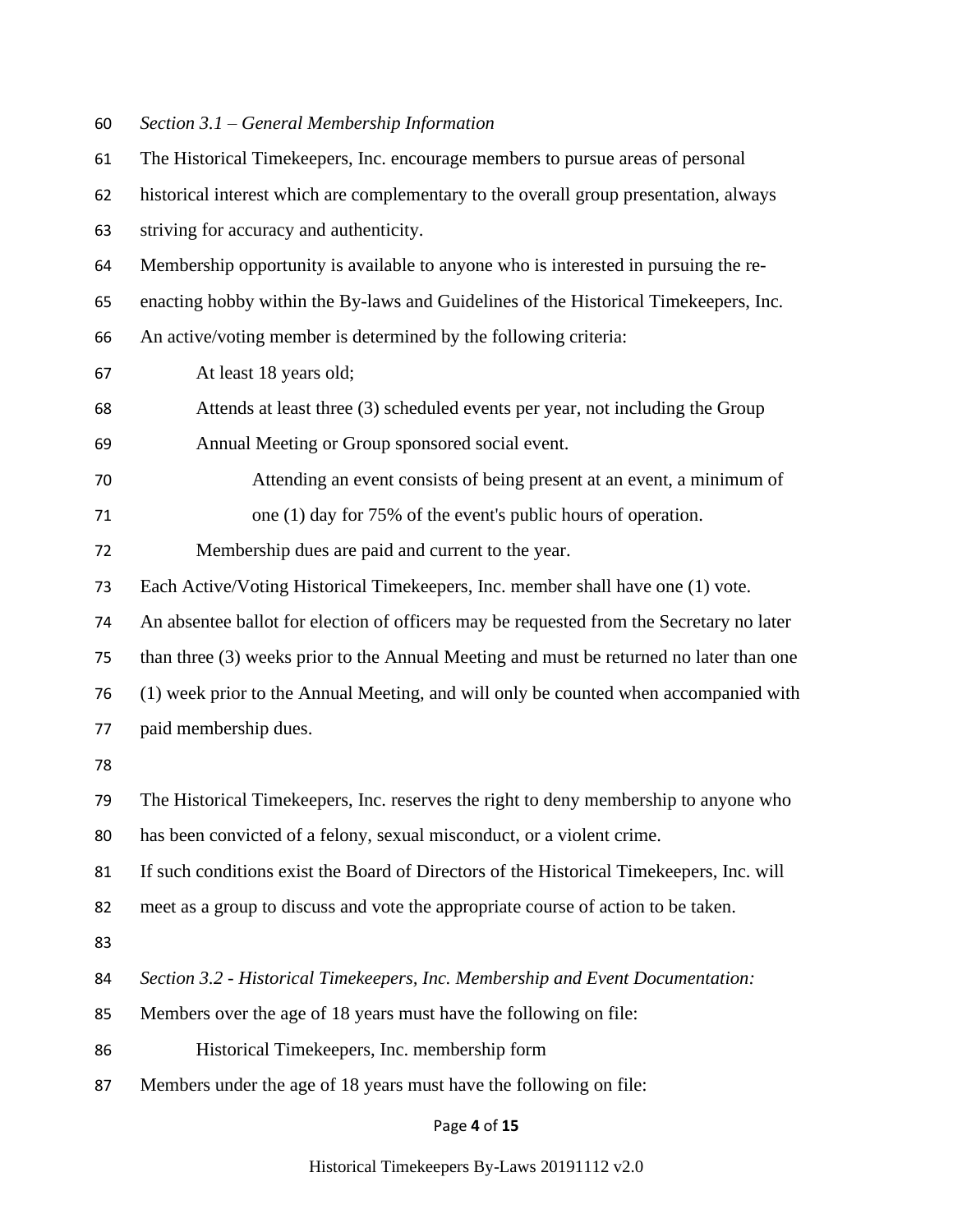| 88  | Historical Timekeepers, Inc. membership form signed by a parent or legal                   |
|-----|--------------------------------------------------------------------------------------------|
| 89  | guardian                                                                                   |
| 90  | Parents or legal guardians are responsible for the supervision of their minor children, at |
| 91  | all times.                                                                                 |
| 92  | Supervision of a minor child(ren), may be transferred from the parent or legal             |
| 93  | guardian to a member(s) of the Historical Timekeepers, Inc. with the consent of the        |
| 94  | $member(s)$ .                                                                              |
| 95  | The Historical Timekeepers, Inc. strongly encourage medical information cards in case of   |
| 96  | emergency.                                                                                 |
| 97  |                                                                                            |
| 98  | Section 3.3 - Guest                                                                        |
| 99  | A guest is a person of any age invited by a Historical Timekeepers, Inc. member.           |
| 100 | Guests under 18 years of age are required to have a signed parental consent to attend the  |
| 101 | Event.                                                                                     |
| 102 | The Parental Consent Form must be in the possession of the member responsible for the      |
| 103 | guest.                                                                                     |
| 104 |                                                                                            |
| 105 | <b>Section 4.0 Membership Dues</b>                                                         |
| 106 | Members are expected to pay Historical Timekeepers, Inc. dues annually.                    |
| 107 | Dues may be paid, via cash or check, in person at the Annual Meeting or mailed directly    |
| 108 | to the Treasurer.                                                                          |
| 109 | The dues will only be raised if the Historical Timekeepers, Inc. vote to do so at the      |
| 110 | Annual Meeting and will take effect at the following Annual Meeting.                       |
| 111 | Schedule of dues:                                                                          |
| 112 | Individual person (18 and over): \$15.00                                                   |
| 113 | Family (up to 2 adults and up to 3 children under the age of 18 on Jan.1 and               |
| 114 | residing at the same residence): \$25.00                                                   |
| 115 | Additional children under 18: \$5.00 for each                                              |
|     |                                                                                            |

## Page **5** of **15**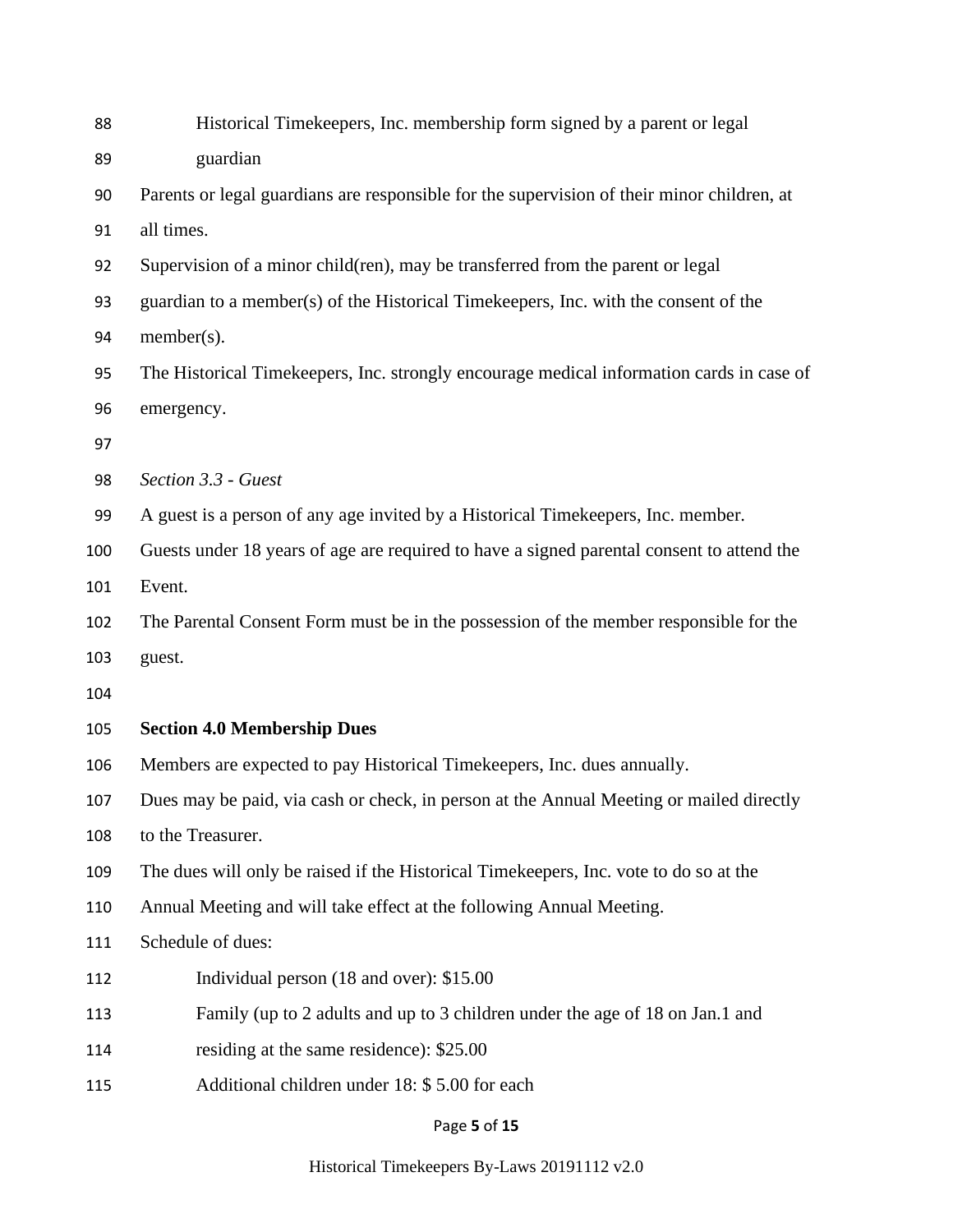- Dues are non-refundable.
- 

#### **Section 5.0 Executive Board of Directors Positions - Officers**

- The Board of Directors Officers shall be a President, Vice-President, Secretary,
- Treasurer and such other Officers as the Board of Directors may designate.
- 

## *Section 5.1 Appointment of Officers; Terms of Office - President*

The President shall be a Director of the Corporation and will preside at the meeting

of the Board of Directors. The President shall perform all duties attendant to that office

- which are subject, however, to the control of the Board of Directors and shall perform
- such other duties as on occasion shall be assigned by the Board of Directors.
- The President shall set the agenda for the Annual Meeting as well as all Board meetings.
- The President shall be the authorized signatory on contracts on behalf of the Board of
- Directors as recorded in the minutes of the corporation.
- The President shall be one of at least two authorized signatories on the Corporation's
- bank accounts (the other being the Treasurer).
- The President shall be an elected position for the term of two years.
- Criteria for being nominated and elected to the position of President:
- Active member for two (2) years and attends 25% of events.
- Must camp within the group setting for the duration of the event.
- Must attend Annual Meeting.

The President shall have one vote on matters voted on at Board of Directors Meetings.

- 
- *Section 5.2 Appointment of Officers; Terms of Office - Vice President*
- The Vice President shall be a Director of the Corporation and will preside at meetings
- of the Board of Directors in the absence of or request of the President.
- The Vice-President shall perform other duties as requested and assigned by the President,
- subject to the control of the Board of Directors.

#### Page **6** of **15**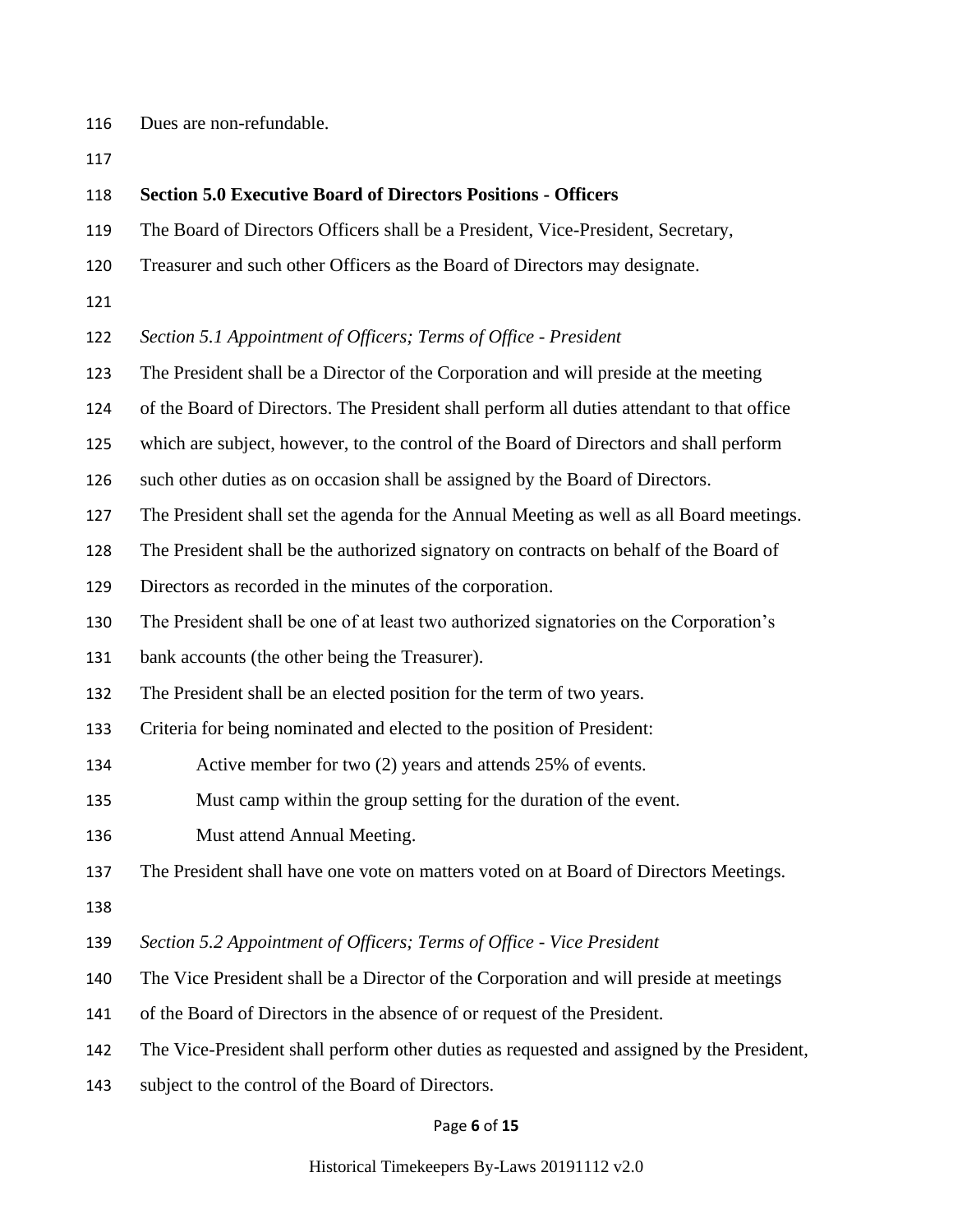| 144 | The Vice-President shall be the alternate signatory on contracts on behalf of the Board of  |
|-----|---------------------------------------------------------------------------------------------|
| 145 | Directors as recorded in the minutes of the Corporation.                                    |
| 146 | The Vice President shall be an elected position for the term of two years.                  |
| 147 | Criteria for being nominated and elected to the position of Vice President:                 |
| 148 | Active member for two (2) years and attends 25% of events.                                  |
| 149 | Must camp within the group setting for the duration of the event.                           |
| 150 | Must attend Annual Meeting.                                                                 |
| 151 | The Vice President shall have one vote on matters voted on at Board of Directors            |
| 152 | meetings.                                                                                   |
| 153 |                                                                                             |
| 154 | Section 5.3 Appointment of Officers; Terms of Office - Secretary                            |
| 155 | The Secretary shall be a Director of the Corporation and shall be responsible for keeping   |
| 156 | Records of the Board of Directors actions, including overseeing the taking of minutes at    |
| 157 | all Board of Directors meetings, sending out meeting announcements and proxy ballots,       |
| 158 | distributing copies of minutes and agendas to each Board member, and assuring that          |
| 159 | corporate records are maintained.                                                           |
| 160 | The Secretary shall perform other duties as requested and assigned by the President,        |
| 161 | subject to the control of the Board of Directors.                                           |
| 162 | The Secretary shall be an elected position for the term of two years.                       |
| 163 | Criteria for being nominated and elected to Secretary:                                      |
| 164 | Active member for two $(2)$ years and attends 25% of events.                                |
| 165 | Must attend the Annual Meeting.                                                             |
| 166 | The Secretary shall have one vote on matters voted on at Board of Directors Meetings.       |
| 167 |                                                                                             |
| 168 | Section 5.4 Appointment of Officers; Terms of Office - Treasurer                            |
| 169 | The Treasurer shall report to the Board of Directors at each regular meeting on the status  |
| 170 | of the Corporation's finances.                                                              |
| 171 | The Treasurer shall maintain financial records, pay bills, assist in the preparation of the |
|     | Page 7 of 15                                                                                |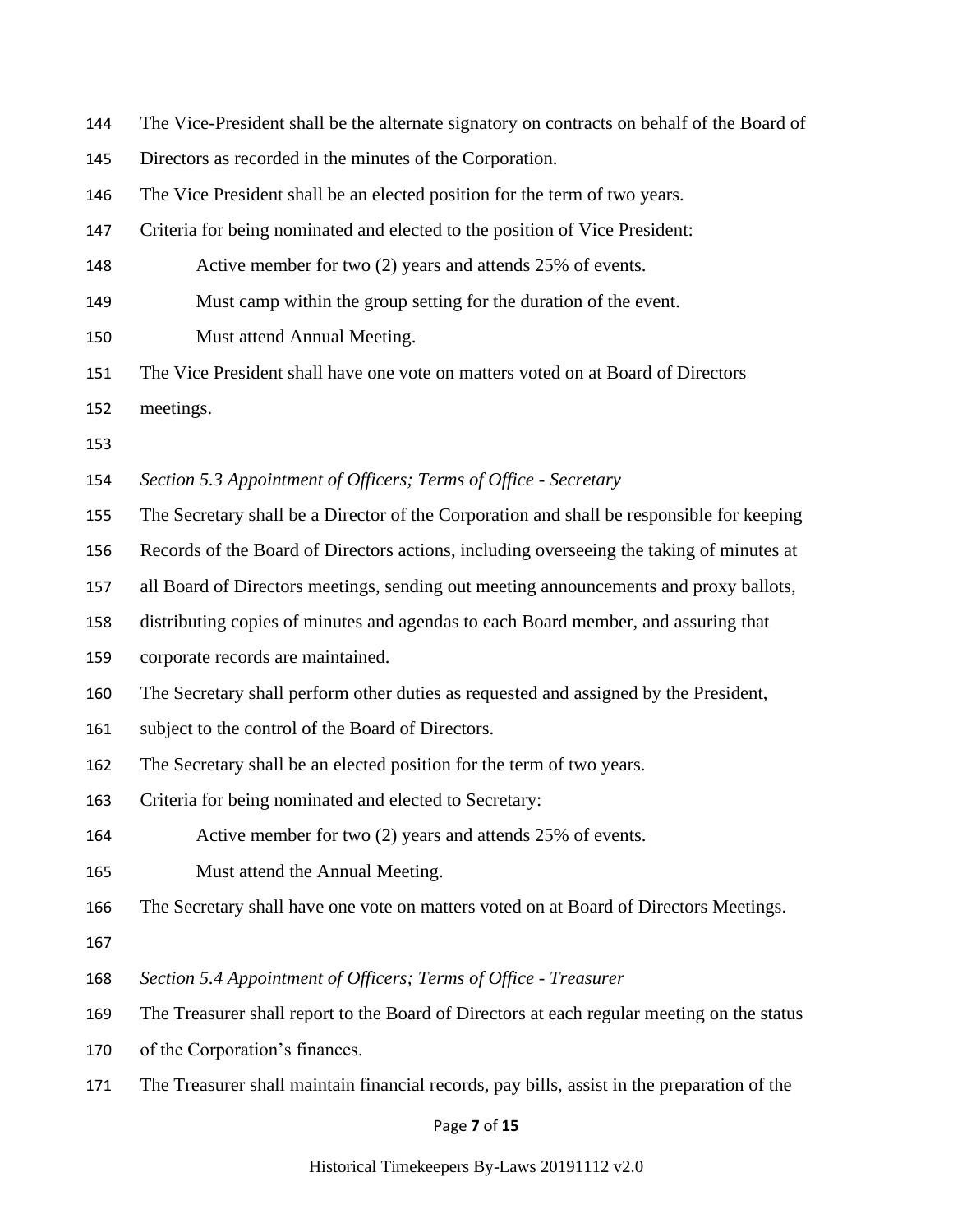- budgets, help develop fundraising plans, make financial information available to the
- Board of Directors and the public and file appropriate tax forms.
- The Treasurer shall submit financial reports to the Historical Timekeepers, Inc.
- Membership, showing all income and expenditures at the Annual Meeting or upon
- request.
- The Treasurer shall be one of at least two authorized signatories on the Corporation's
- bank account(s) (the other being the President).
- The Treasurer shall perform other duties as requested and assigned by the President,
- subject to the control of the Board of Directors.
- The Treasurer shall be an elected position for the term of two years.
- Criteria for selection as Treasurer:
- Active member for two (2) years and attends 25% of events.
- Basic knowledge of accounting practices.
- Must attend the Annual Meeting.
- The Treasurer shall have one vote on matters voted on at Board of Directors Meetings.
- 

### **Section 6.0 – Non-Executive Board Positions**

- *Section 6.1 - Board Members*
- A Board Member will uphold and enforce the By-laws of the Corporation.
- Board Members will assist the Executive Officers with the direction of the Corporation.
- Board Members will assist in the recruitment and the assimilation of new
- members into the group.
- The Board Member shall be an elected position for the term of two year.
- Criteria for being nominated and elected to the Board of Directors:
- Active member for two years.
- Each of the Board Members shall have one vote on matters voted on at Board of
- Directors Meetings.
- 

#### Page **8** of **15**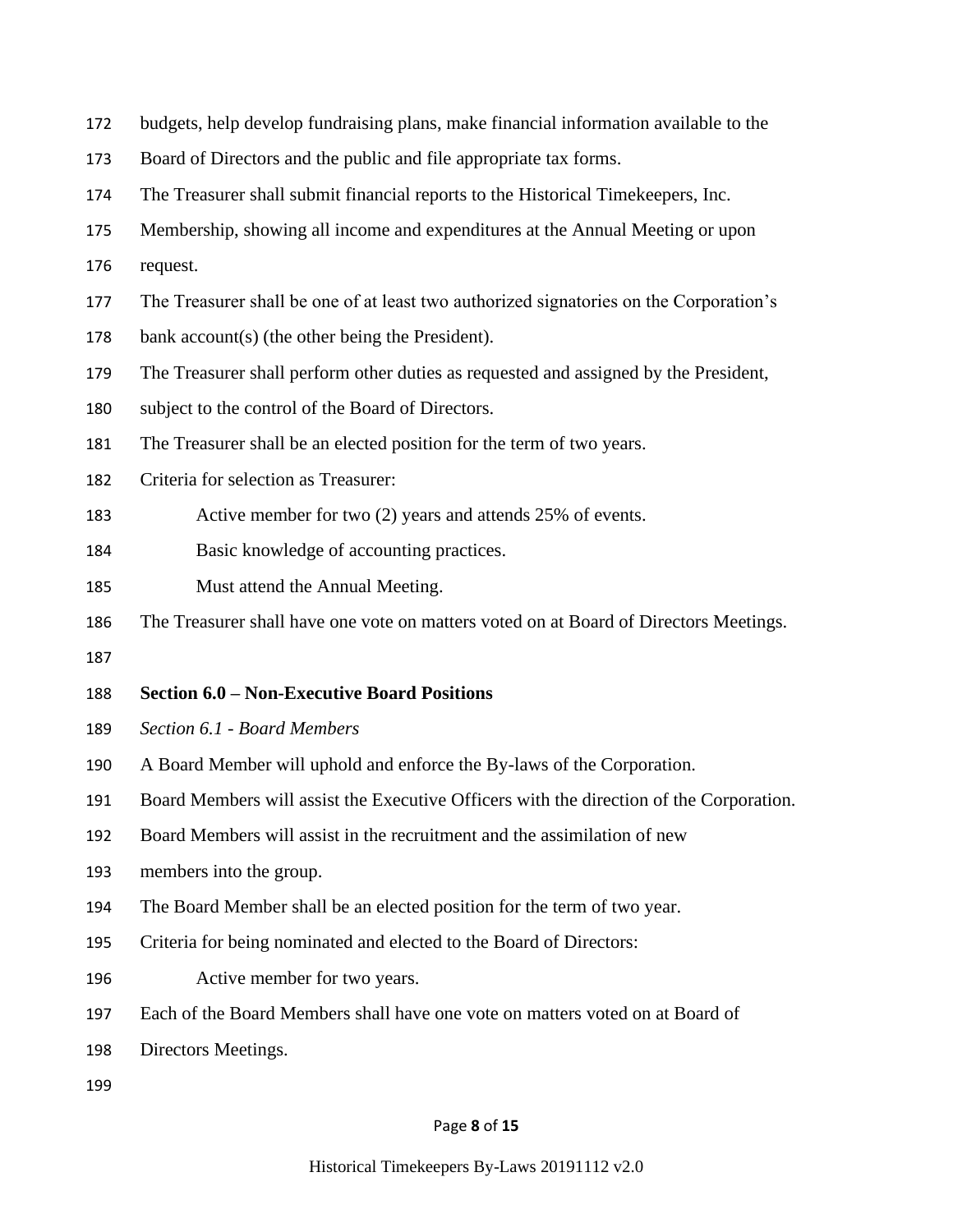- *Section 6.2 - Event Coordinator*
- The Event Coordinator shall report to the Board of Director's at each regular meeting on

the status of the upcoming events.

The Event Coordinator will act as a liaison between the upcoming events and group

members.

- The Event Coordinator will schedule all events for the group.
- The Event Coordinator shall be an elected position for the term of two years.
- Criteria for Event Coordinator:

Active member for two (2) years and attends 25% of events.

The Event Coordinator shall have one vote on matters voted on at Board of Directors

Meetings.

#### **Section 7.0 Elections and Terms**

The President, Vice President, Secretary, Treasurer, Event Coordinator and Board

Members shall be elected by the Historical Timekeepers, Inc. members at the annual

meeting, or, in the case of vacancies, as soon thereafter as convenient.

Elections of Officers and Board Members are scheduled as

- follows:
- Presidential elections every two years, staggered with the Vice-President;
- Vice-Presidential elections every two years, staggered with the President;
- Secretarial elections every two years, staggered with the Treasurer;
- Treasurer elections every two years, staggered with the Secretary;
- Event Coordinator elections every two years;
- All non-Executive Board positions elected for two (2) years with the terms to be
- staggered to alternate terms of Board members.
- No single person shall hold more than one position on the Historical Timekeepers, Inc.
- Board of Directors at a given time.

#### Page **9** of **15**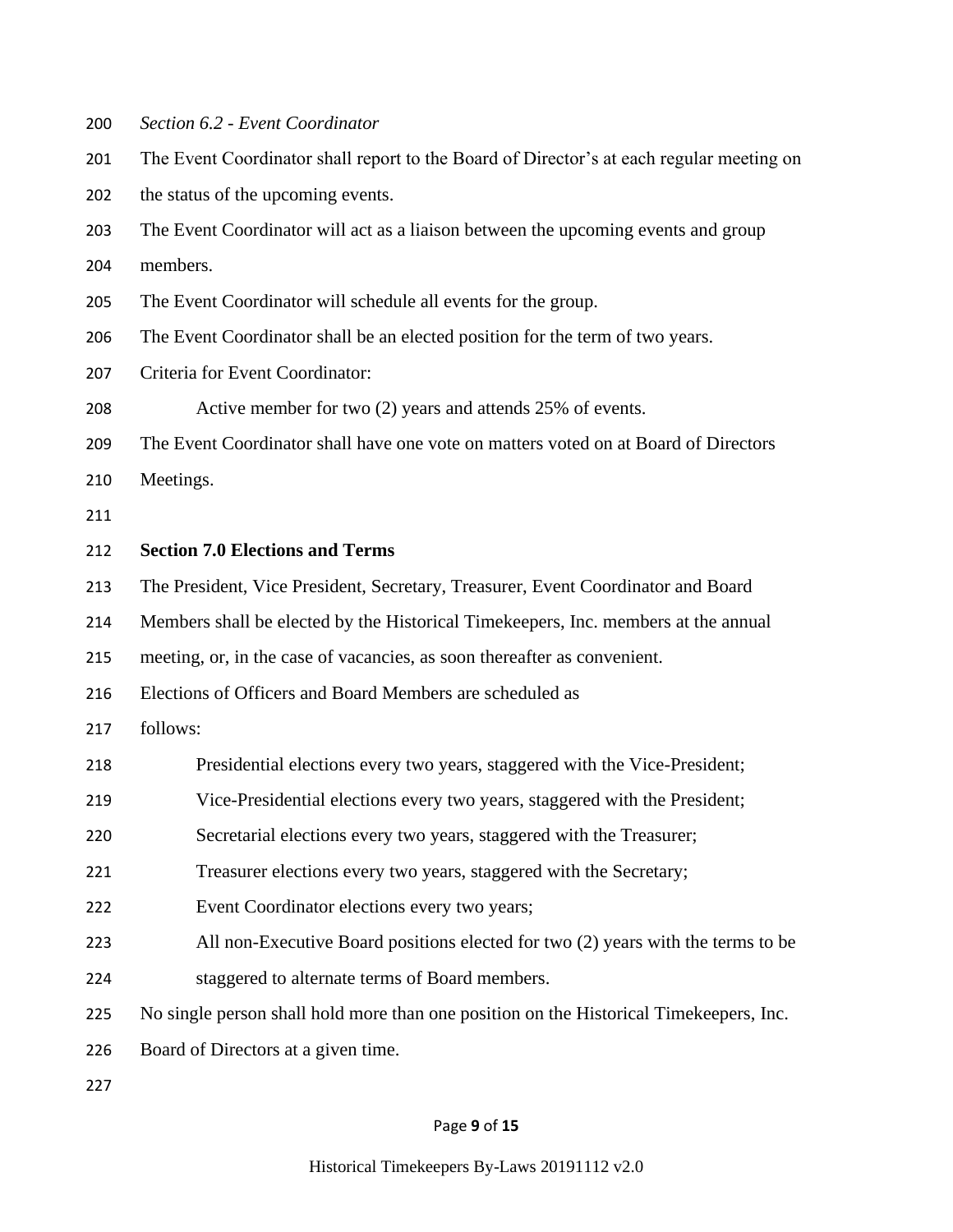#### **Section 8.0 Committees**

- *Section 8.1 Nominating Committee*
- There shall be a Nominating Committee composed of at least three (3) members of the
- Board of Directors and two (2) active non-board members. This committee shall be
- formed at the first Board of Directors meeting after the Annual Meeting.
- The Chair of the Nominating Committee shall be appointed by the Board of Directors or
- the President of the Corporation.
- The Nominating Committee shall be responsible for collecting nominations for elected
- 236 offices as described in the Historical Timekeepers, Inc. by-laws before Nov.  $1<sup>st</sup>$  of each
- year.
- 238 Nominees shall be presented to the Board of Directors by Nov.1 $^{\text{st}}$  and will be approved
- by the Board of Directors by Dec. 1st and available to all current members at least four
- (4) weeks prior to the Annual Meeting.
- 
- *Section 8.2 Technology Committee with Board Chair*
- The Technology Committee will be responsible for the creation and maintenance of the
- group's website and social media pages.
- The Technology Committee chair will be a current Board Member, as assigned by the
- Board of Directors.
- Interested Non-Board members may serve on the Technology Committee.
- 
- *Section 8.3 – Social Committee with Board Chair*
- The Social Committee will be responsible for social activities sponsored by the Historical
- Timekeepers, Inc.
- The Social Committee chair will be a current Board Member, as assigned by the
- Board of Directors.
- Interested Non-Board members may serve on the Social Committee.
- 

#### Page **10** of **15**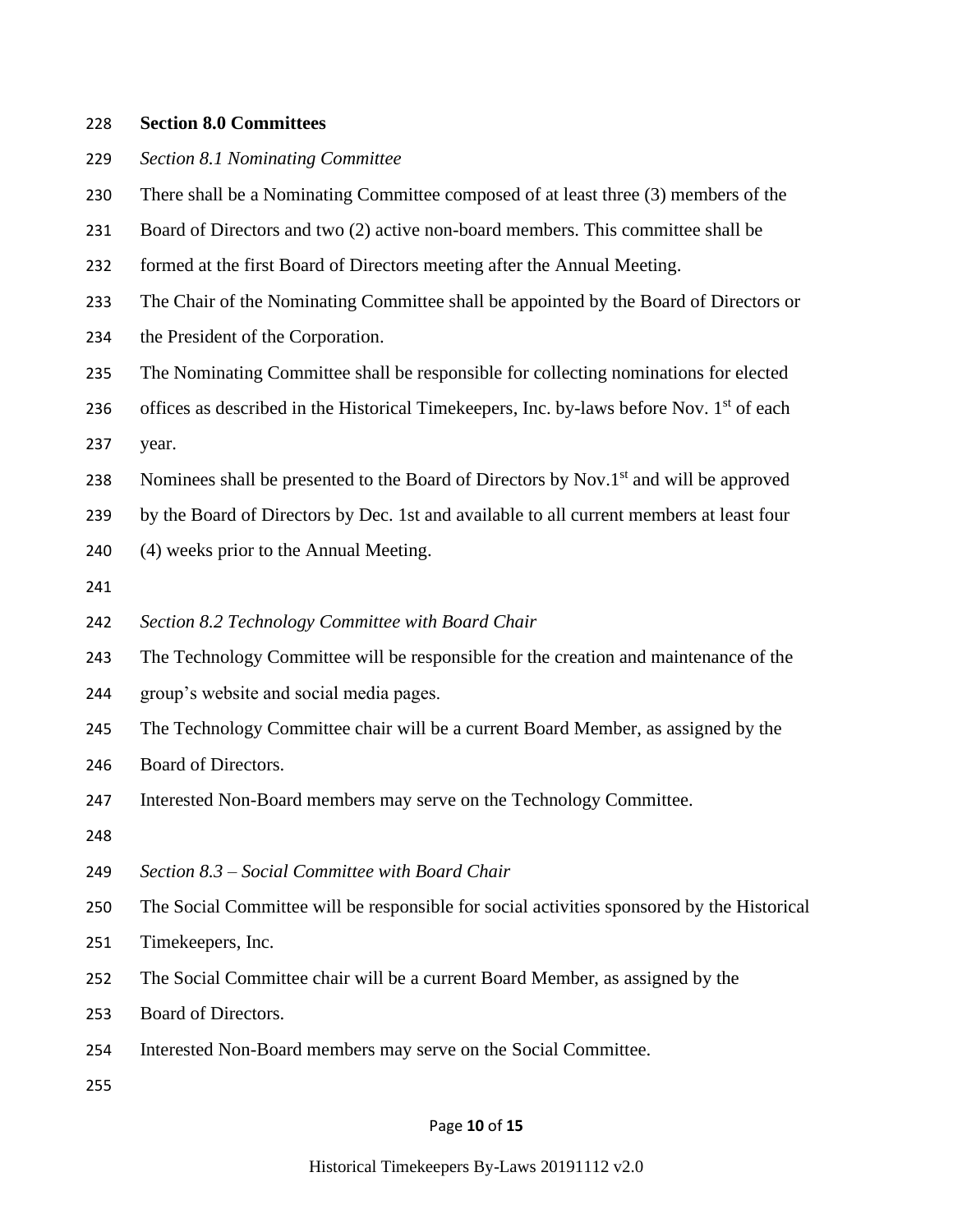# **Section 9.0 Removal of a Board Member** An Officer (Executive) or Board Member (Non-Executive) may be removed by a vote of a simple majority of the total members of the Board of Directors, whenever in the Board's judgment, the best interest of the Historical Timekeepers, Inc. will be served. **Section 10.0 Meetings** *Section 10.1 - Annual Meeting* The Historical Timekeepers, Inc. Annual Meeting will be held during the first quarter of each calendar year at a location and time to be determined by the President. The Annual Meeting agenda must include: Election of Board of Directors Members: Financial report Schedule the up-coming year's events A quorum for the Annual Meeting shall consist of at least (5) five Board Members and no less than forty-five percent (45%) non-Board Members. An absence of any current Board Member or Nominee for the Board of Directors from the Annual Meeting must be approved by majority vote of the Board of Directors. A Board Member or Nominee must notify the Board of Directors as soon as possible in reference to their pending absence from the Annual Meeting. *Section 10.2 - Board Meetings* In addition to the Annual Meeting, a minimum of 3 additional Board of Director meetings will be held throughout the season. A quorum for a Board of Directors Meeting should consist of at least (5) five Board Members. Board of Directors Meetings are open to all members. **Section 11.0 Financial Transactions**

#### Page **11** of **15**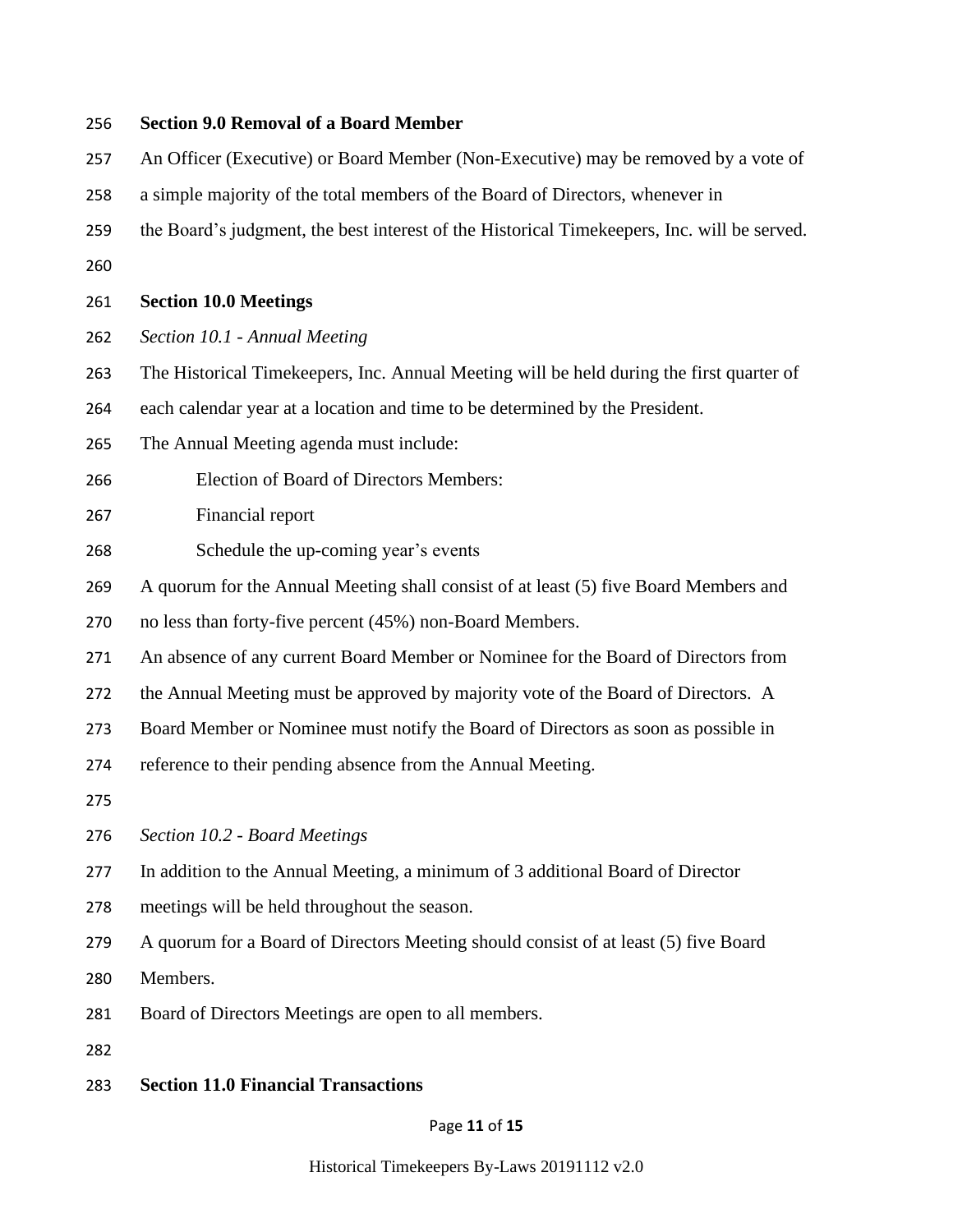#### *Section 11.1 Income*

 All member dues, whether check or cash or through electronic methods paid to the Historical Timekeepers, Inc. will be deposited into the Historical Timekeepers, Inc. bank

account.

Bounties paid to the Historical Timekeepers, Inc. (such as fashion presentations and

events) will be deposited into the Historical Timekeepers, Inc. bank account.

All donations, whether check or cash or through electronic methods paid to the Historical

Timekeepers, Inc. will be deposited into the Historical Timekeepers, Inc. bank account.

All miscellaneous income whether check or cash or through electronic methods paid to

the Historical Timekeepers, Inc. will be deposited into the Historical Timekeepers, Inc.

bank account.

#### *Section 11.2 Disbursements of Funds*

Historical Timekeepers, Inc. will present an annual budget which includes the potential

disbursement of funds for supplies, donations, website maintenance, group mailings,

sponsored events, incorporating and maintaining the Historical Timekeepers, Inc. name.

Disbursement of funds for the official business of the Historical Timekeepers, Inc. will be

done through the Historical Timekeepers, Inc. bank account.

Disbursement may be done through check (paper or ACH) or debit card transactions.

The President, Treasurer and any other authorized signatories on the Corporation's

bank account(s) may possess a debit card.

Reimbursement of items purchased for the use of the Historical Timekeepers, Inc. by a

member who is not a Historical Timekeepers, Inc. debit card holder shall be made via

- check from the Historical Timekeepers, Inc. bank account.
- 

*Section 11.3 Use of Funds for Non-Official Historical Timekeepers, Inc. Purposes*

The use of the group's funds for non-official Historical Timekeepers, Inc. purposes is

strictly prohibited.

#### Page **12** of **15**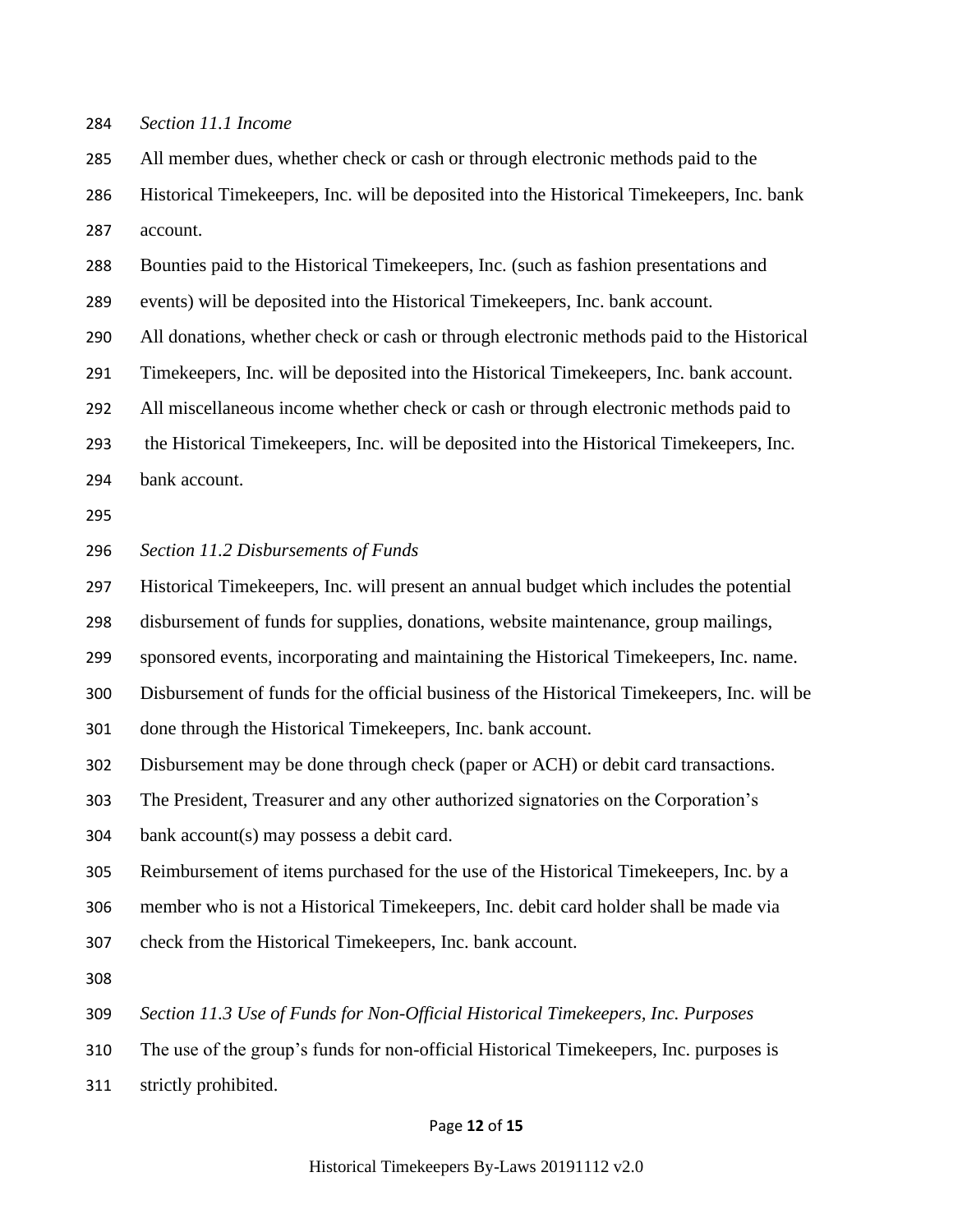- In the case of an inadvertent use of Historical Timekeepers, Inc. funds for
- unofficial purposes, the user shall immediately contact the Treasurer and President and
- reimburse the group for the transaction(s).
- At no time shall funds belonging to the Historical Timekeepers, Inc. be available as a
- loan to members or non-members alike.
- 

### **Section 12.0 Judicial Board**

- A Judicial Board will convene to review potential disciplinary action of a Historical
- Timekeepers, Inc. member.
- In the event a Judicial Board is needed, a simple majority of the total members of the
- Board of Directors Members shall be required for a Judicial Hearing.
- The Judicial Board will meet as soon as possible.
- The decision and findings must be unbiased and in writing.
- The Judicial Board may reprimand, change an individual's status or dismiss the
- individual from the Historical Timekeepers, Inc.
- The member in question may appeal the ruling of the Judicial Board within thirty (30)
- Days of receipt of notice.
- The appeal must be in writing and submitted to the Board of Directors.
- The appeal will be reviewed, and a final decision will be rendered in writing within thirty
- (30) days.
- 

#### **Section 13.0 Disciplinary Actions**

- All Historical Timekeepers, Inc. members are representative of our group at events and
- should adhere to the By-laws and Guidelines.
- The social consumption of alcoholic beverages shall be permitted:
- After public hours;
- After all weapons are secured;
- Within the laws of the state and local jurisdiction in which the event is held.

#### Page **13** of **15**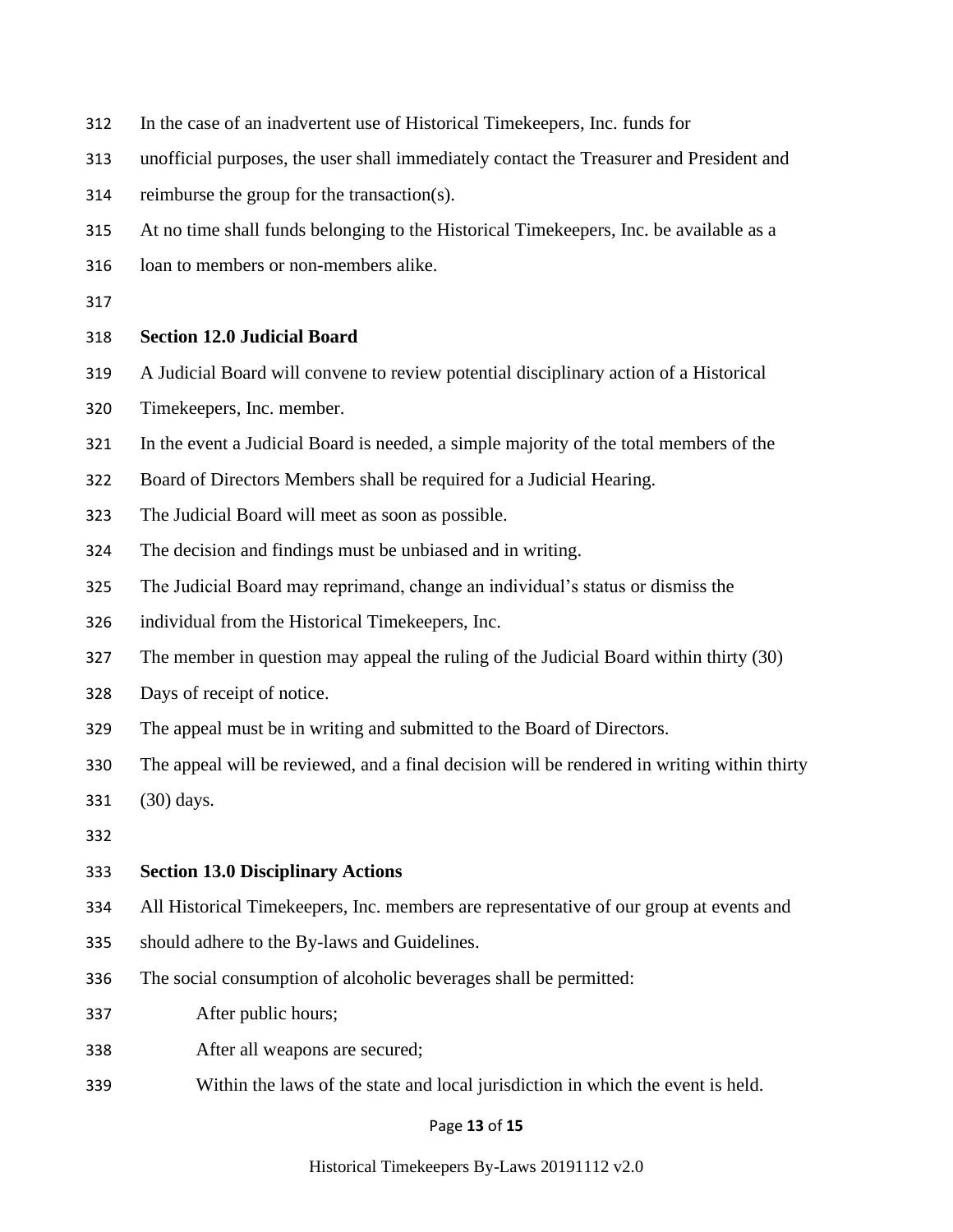- Disciplinary action shall be taken for, but not limited to, the following actions:
- Excessive drinking or public drunkenness,
- The misuse of non-prescription or prescription drugs,
- Any possession or use of illegal drugs,
- Violence or harassment, whether physical, verbal or electronic,
- Vulgar or obscene behavior,
- Theft or destruction of personal or public property.
- Any alleged infraction must be submitted in writing to the Board of Directors within
- fifteen (15) days of the date of the incident.
- Other re-enactment groups may socialize with our encampment. Any individual
- visiting our encampment and displaying unacceptable behaviors may be asked to leave
- our encampment by any Board of Directors Member(s).
- 

#### **Section 14.0 Dissolution**

 Upon the time of dissolution of the Historical Timekeepers, Inc., assets shall be distributed by the Board of Directors, after paying or making provisions for the payment of all debts, obligations, liabilities, costs and expenses of the Historical Timekeepers, Inc. 357 for one or more exempt purposes within the meaning of section  $501(c)(3)$  of the Internal Revenue Code, or the corresponding section of any future federal tax code, or shall be distributed to the federal government, or to a state or local government for a public 360 purpose or to a non-profit,  $501(c)(3)$ , with a similar mission. Any such assets not so disposed of shall be disposed of by a Court of Competent Jurisdiction of the county in which the principal office of the Historical Timekeepers, Inc. is then located, exclusively for such purposes or to such organization(s), as said court shall determine, which are organized and operated exclusively for such purposes. Any distribution shall be made in accordance with all applicable provisions of the laws of this state.

#### **Section 15.0 - Amendment of By-laws**

#### Page **14** of **15**